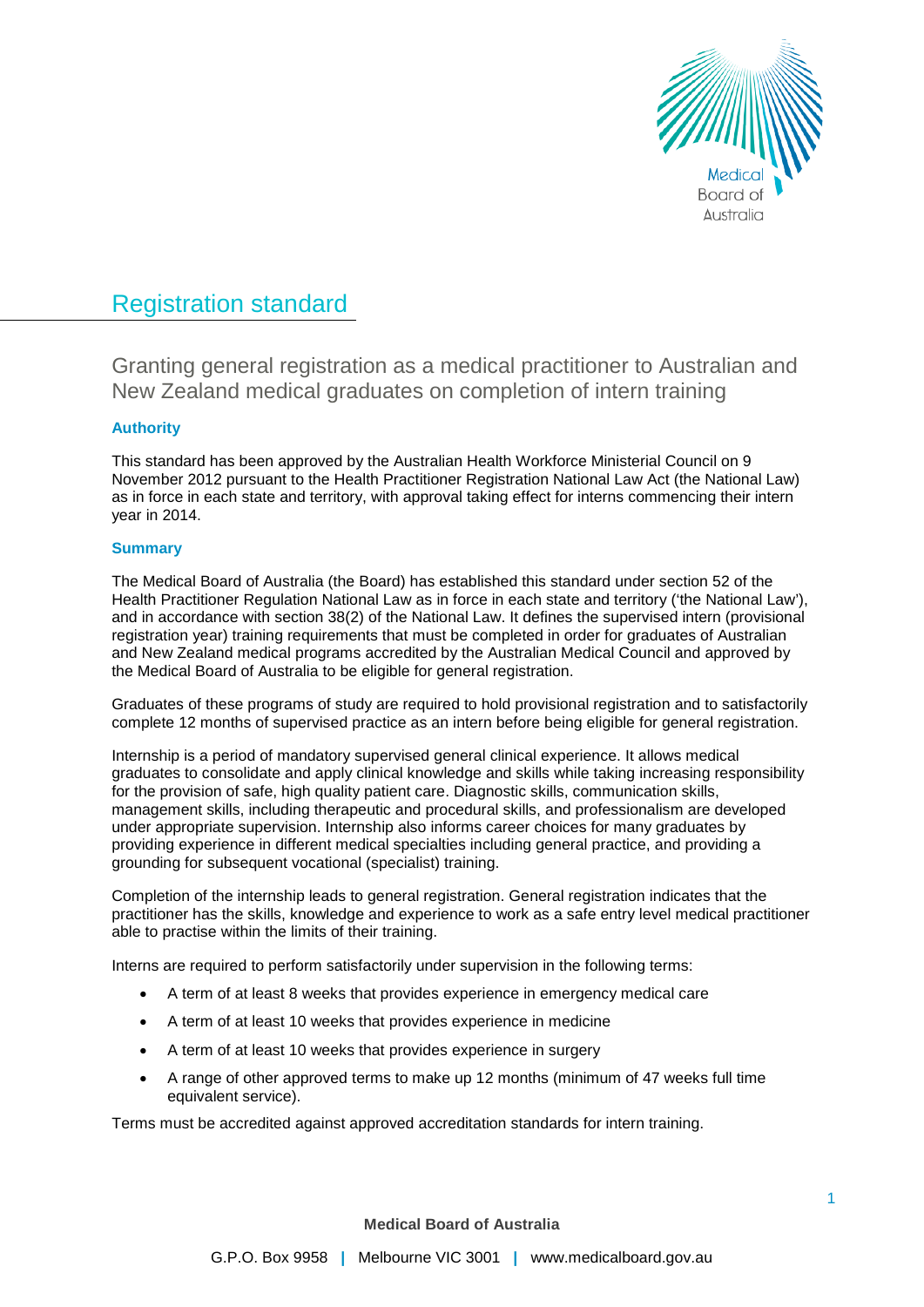# **Scope of application**

This standard applies to graduates of Australian and New Zealand medical schools accredited by the Australian Medical Council and approved by the Medical Board of Australia who are applying for general registration as a medical practitioner having completed an internship.

## **Requirements**

## **General requirements**

If the applicant for registration has previously been or is currently registered in a health profession in Australia under the National Registration and Accreditation Scheme and has therefore provided information to a Board previously, some of these requirements may be waived.

Applicants are required to:

- 1. Provide evidence of having been awarded a primary degree in medicine and surgery, after completing an approved program of study from an Australian or New Zealand medical school accredited by the Australian Medical Council.
- 2. Submit documentation to confirm their proof of identity as per the proof of identity framework approved by the Board. The proof of identity framework can be found at the Board's website at [www.medicalboard.gov.au.](http://www.medicalboard.gov.au/)
- 3. Satisfactorily complete a criminal history check undertaken by the Board that meets the Board's criminal history registration standard.
- 4. Provide details of registration history including certificates of good standing/registration status from each registration authority with which the applicant has been registered in the previous ten years (supplied where possible directly to the Board from the relevant registration authority).
- 5. Confirm that they will comply with the Board's professional indemnity insurance registration standard.
- 6. Provide evidence of English language skills that meet the Board's English language skills registration standard.
- 7. Provide any other information the Board requires under section 80 of the National Law in order to determine whether the applicant is a suitable person to hold general registration

## **Specific requirements**

- 1. Evidence of satisfactory completion of at least 47 weeks equivalent full time experience as an intern in supervised clinical practice completed in approved hospital, general practice or ambulatory locations. The 47 weeks of experience must be completed within a period of no more than three years. It excludes annual leave but may include up to two weeks of professional development leave.
- 2. Evidence of satisfactory performance under supervision in the following terms:
	- A term of at least eight weeks that provides experience in emergency medical care. This term must provide experience under close supervision in the assessment and management of patients with acute undifferentiated illnesses, including assessment and management of acutely ill patients. This is a term in emergency medicine or in general practices accredited for intern training by an authority approved by the Board and assessed as providing sufficient exposure to emergency medicine.

The suitability of posts to satisfy these requirements is to be assessed against guidelines issued from time to time by the Board.

• A term of at least 10 weeks that provides experience in medicine. This term must provide experience under supervision in caring for patients who have a broad range of medical conditions and opportunities for the intern to participate in the assessment and admission of patients with acute medical problems; the management of in-patients with a range of general medical conditions; discharge planning, including preparation of a discharge summary and